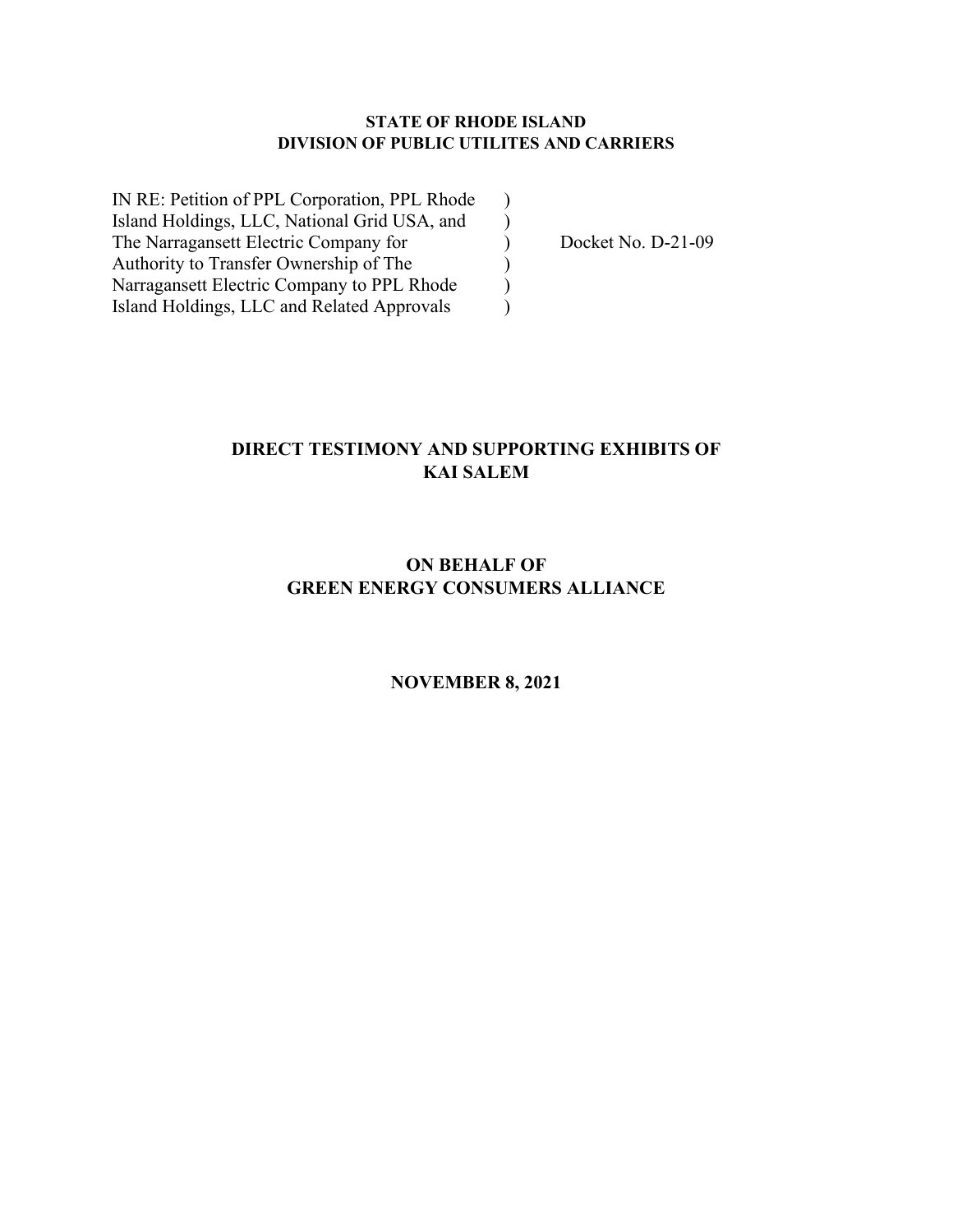### **TABLE OF CONTENTS**

### **Page**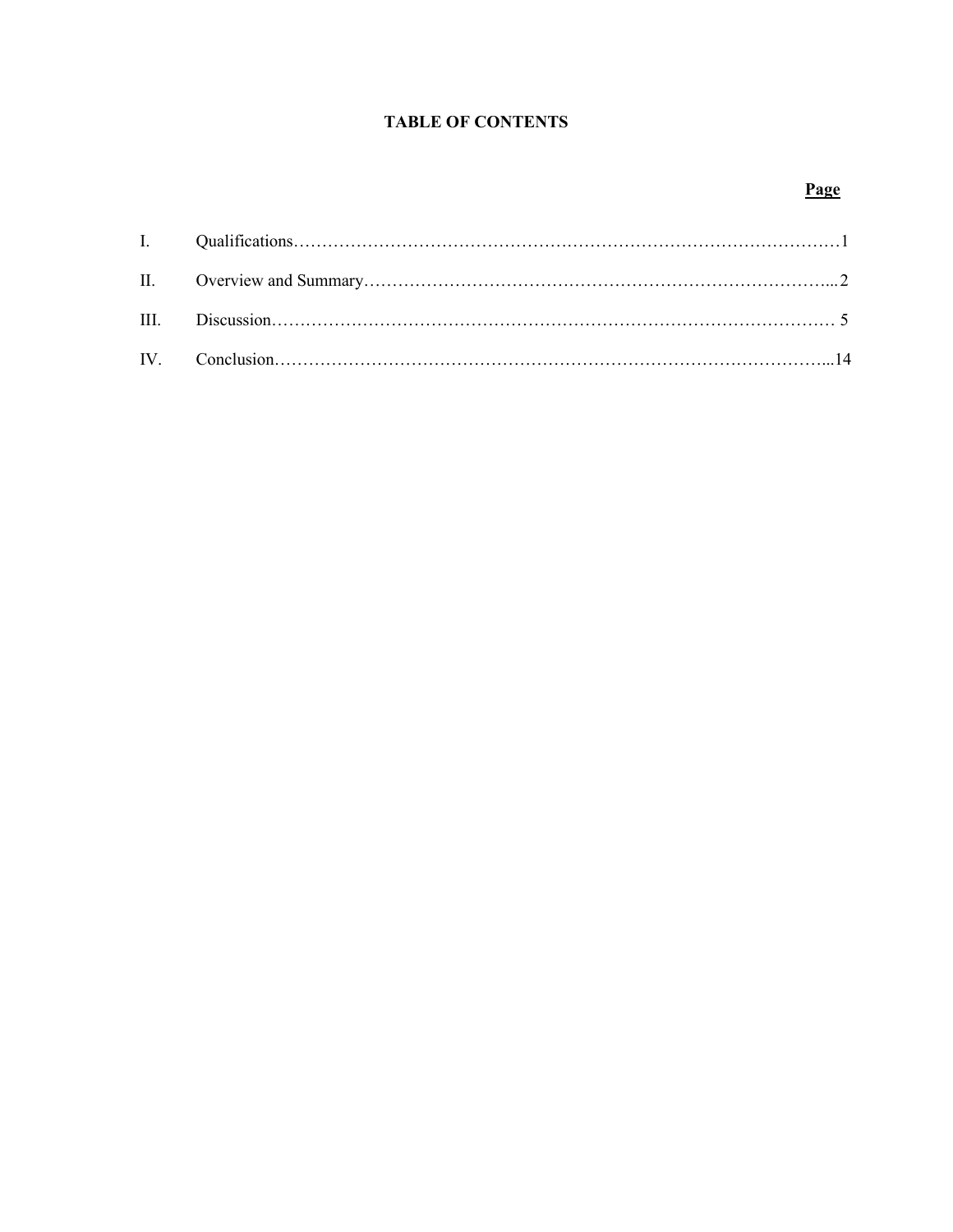### **STATE OF RHODE ISLAND DIVISION OF PUBLIC UTILITIES AND CARRIERS**

| IN RE: Petition of PPL Corporation, PPL   |                    |
|-------------------------------------------|--------------------|
| Rhode Island Holdings, LLC, National Grid |                    |
| USA, and the Narragansett Electric        |                    |
| Company for Authority to Transfer         | Docket No. D-21-09 |
| Ownership of the Narragansett Electric    |                    |
| Company to PPL Holdings, LLC and          |                    |
| <b>Related Approvals</b>                  |                    |

| 1              |    | <b>DIRECT TESTIMONY OF</b>                                                                           |
|----------------|----|------------------------------------------------------------------------------------------------------|
| $\overline{2}$ |    | <b>KAI SALEM</b>                                                                                     |
| 3              |    | I.<br><b>QUALIFICATIONS</b>                                                                          |
| 4              | Q. | PLEASE STATE YOUR NAME AND BUSINESS ADDRESS OF YOUR EMPLOYER AND                                     |
| 5              |    | ROLE AT THE ORGANIZATION.                                                                            |
| 6              | A. | Kai Salem. I am currently employed by Green Energy Consumers Alliance, 2 Regency Plaza, #8,          |
| 7              |    | Providence, RI 02903, as a Policy Coordinator.                                                       |
| 8              | Q. | PLEASE OUTLINE YOUR EDUCATIONAL BACKGROUND.                                                          |
| 9              | A. | I graduated from Brown University in 2018 with a degree in Environmental Studies. My senior          |
| 10             |    | thesis focused on four aspects of Rhode Island energy policy including a focus on least cost         |
| 11             |    | procurement during my time as a Voss Environmental Fellow at Brown University.                       |
| 12             | Q. | PLEASE DESCRIBE YOUR PROFESSIONAL BACKGROUND.                                                        |
| 13             | A. | I have seven years of experience working on Rhode Island climate policy. I have served as part of    |
| 14             |    | the Power Sector Transformation advisory group that resulted from the settlement in Rhode Island     |
| 15             |    | Public Utilities Commission ("RIPUC") Docket No. 4780. I served as facilitator of the Rhode          |
| 16             |    | Island subcommittee for the New England 4 Offshore Wind Coalition and formerly was the               |
| 17             |    | coordinator of the EnergizeRI coalition that advocated for carbon pricing. Currently, in addition to |
| 18             |    | my position as a policy advocate for Green Energy Consumers Alliance, I serve as Vice-President      |
| 19             |    | for Policy at the Environment Council of Rhode Island.                                               |
|                |    |                                                                                                      |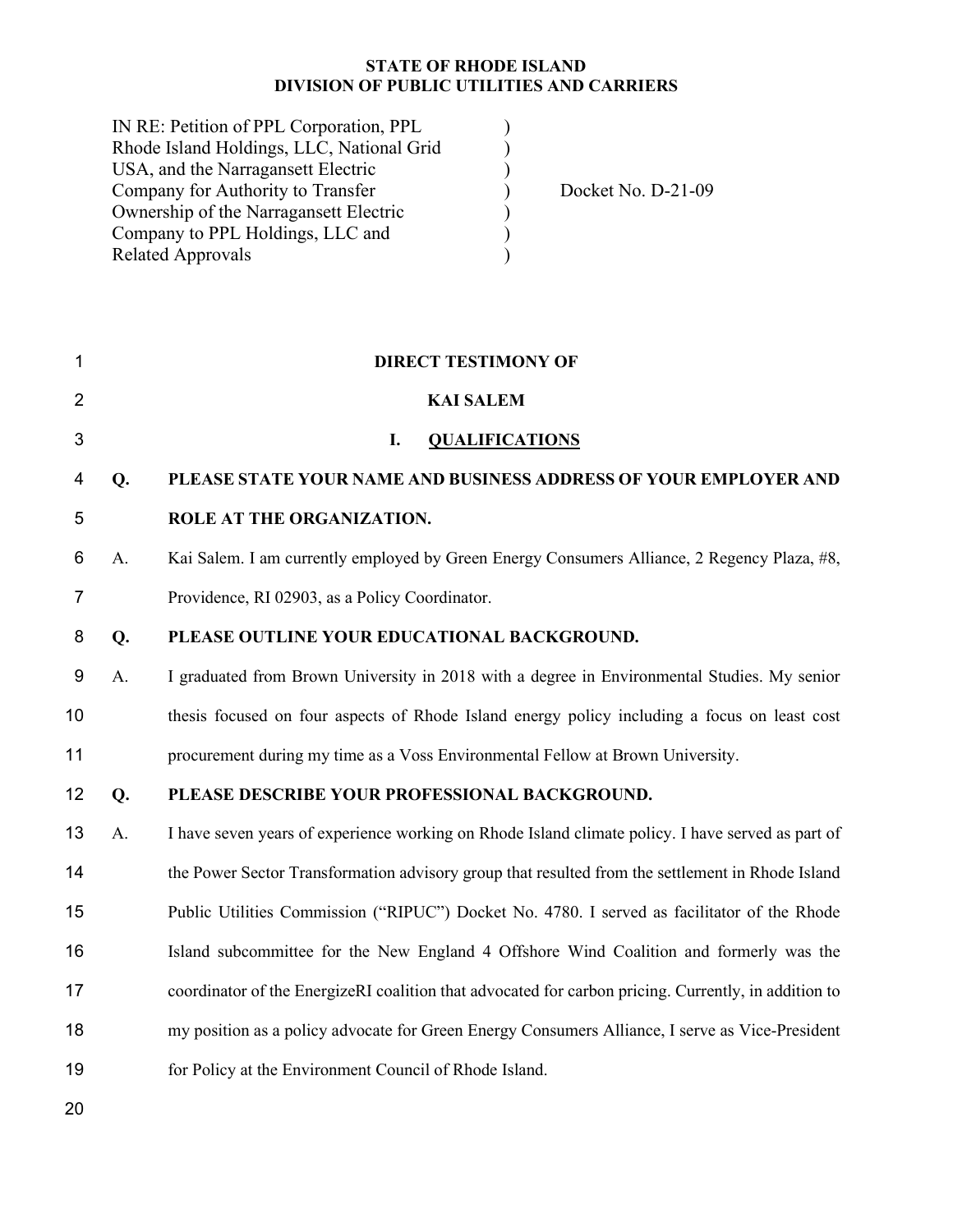| 1              | Q. | HAVE YOU EVER TESTIFIED IN PROCEEDINGS BEFORE THE PUBLIC UTILITIES                                     |
|----------------|----|--------------------------------------------------------------------------------------------------------|
| $\overline{2}$ |    | <b>COMMISSION OR THE DIVISION?</b>                                                                     |
| 3              | A. | I have not testified before the Public Utilities Commission or in any proceeding before the Division   |
| 4              |    | of Public Utilities and Carriers.                                                                      |
| 5              |    |                                                                                                        |
| 6              |    | II.<br><b>OVERVIEW AND SUMMARY</b>                                                                     |
| 7              | Q. | WHAT IS THE PURPOSE OF YOUR DIRECT TESTIMONY?                                                          |
| 8              | А. | This testimony addresses issues related to the proposed purchase and sale of the Narragansett          |
| 9              |    | Electric Company ("Narragansett") by National Grid USA ("National Grid") to PPL and PPL                |
| 10             |    | Rhode Island Holdings, LLC ("PPL") (together the "Petitioners") and an analysis as to whether it       |
| 11             |    | will impact the State's ability to meet its ambitious climate goals.                                   |
| 12             | Q. | HOW IS YOUR TESTIMONY STRUCTURED?                                                                      |
| 13             | A. | My testimony seeks to accomplish the following (1) establish that the standard of review proposed      |
| 14             |    | by the Petitioners is incomplete and does not include recently enacted legislation, (2) identify those |
| 15             |    | programs and utility functions that are relevant to the analysis, and (3) reach a conclusion as to     |
| 16             |    | whether the transaction meets the proposed standard.                                                   |
| 17             | Q. | THERE ANY ADDITIONAL EVIDENCE THAT YOU ARE SEEKING TO<br><b>IS</b>                                     |
| 18             |    | <b>INTRODUCE INTO THIS CASE?</b>                                                                       |
| 19             | A. | For some portion of my testimony I will be relying on the 2020 report by the American Council for      |
| 20             |    | an Energy Efficient Economy (ACEEE). <sup>1</sup> ACEEE is a nonprofit research organization whose     |
| 21             |    | mission is to build a vibrant and equitable economy - one that uses energy more productively,          |
| 22             |    | reduces costs, protects the environment, and promotes health, safety, and well-being of everyone.      |

<span id="page-3-0"></span><sup>&</sup>lt;sup>1</sup> Berg, W., S. Vaidyanathan, B. Jennings, E. Cooper, C. Perry, M. DiMascio, and J. Singletary. 2020. The 2020 State Energy Efficiency Scorecard. Washington, DC: ACEEE. Available at <aceee.org/research-report/u2011>.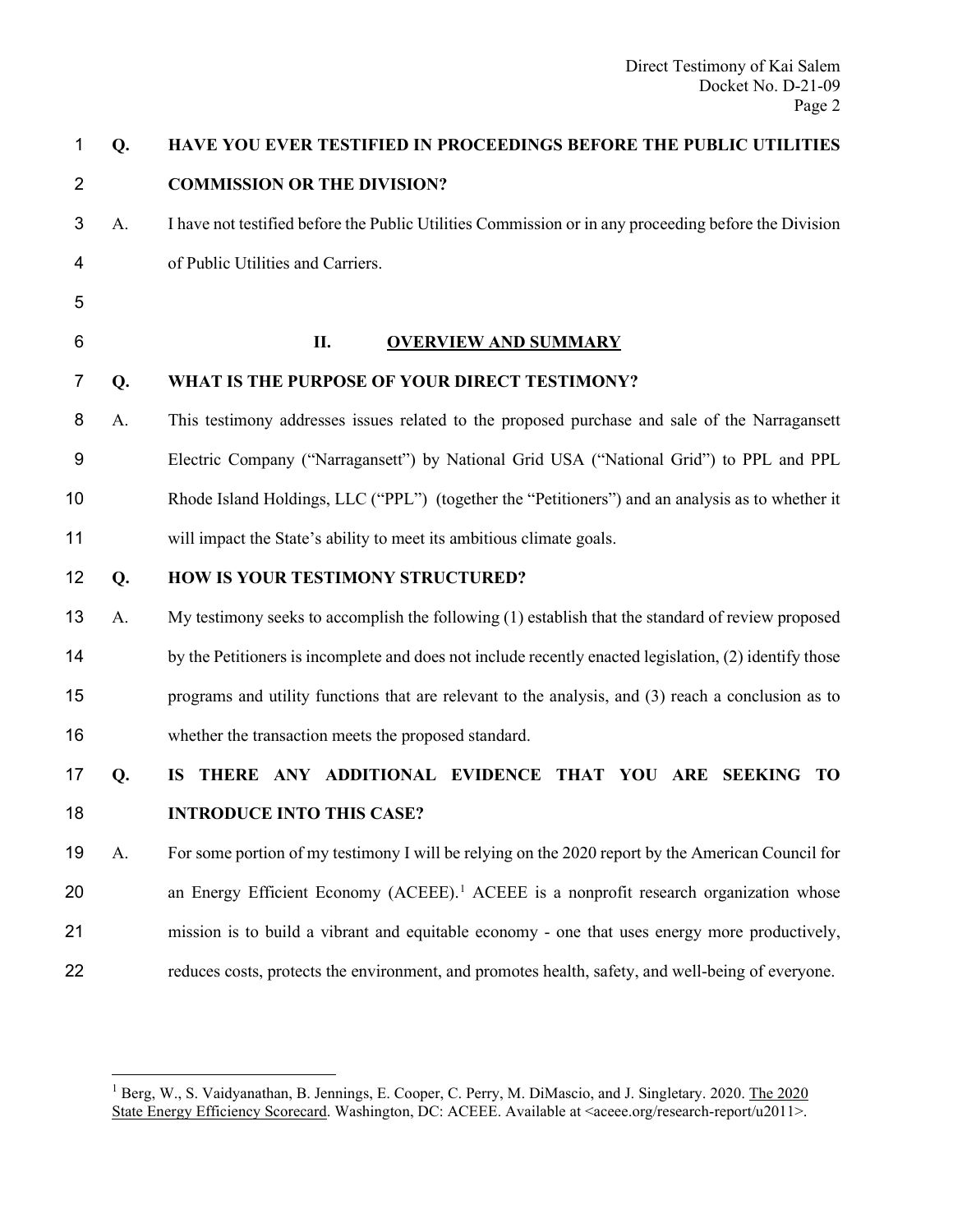| 1              |    | The 2020 report provides a scorecard for each state's energy efficiency programs across five policy           |
|----------------|----|---------------------------------------------------------------------------------------------------------------|
| $\overline{2}$ |    | areas: $(1)$ utility and public benefits programs and policies, $(2)$ transportation policies, $(3)$ building |
| 3              |    | energy efficiency policies, (4) state government-led initiative around energy efficiency, and (5)             |
| 4              |    | appliance and equipment standards. While I will cite the overall rankings to provide a level of               |
| 5              |    | comparison between the states, I believe the utility programs section to be most relevant to aid in           |
| 6              |    | the analysis of National Grid and PPL as potential stewards of Rhode Island's energy efficiency               |
| 7              |    | programs.                                                                                                     |
| 8              |    | Additionally, to provide some guidance as to the threats of climate change, I refer to the United             |
| 9              |    | Nations Intergovernmental Panel on Climate Change's Special Report, "Climate Change 2021: The                 |
| 10             |    | Physical Science Basis," <sup>2</sup> relevant sections of which are included in the exhibits.                |
| 11             |    | I have also included in the exhibits responses to selected discovery questions that are referenced in         |
| 12             |    | my testimony.                                                                                                 |
| 13             | Q. | WHAT IS THE STANDARD OF REVIEW APPLIED IN YOUR ANALYSIS?                                                      |
| 14             | A. | Rhode Island General Laws, section 39-3-25, states that the proposed transaction cannot be                    |
| 15             |    | approved unless the Petitioners are able to demonstrate: (a) that the proposed transaction will not           |
| 16             |    | diminish facilities for furnishing service to the public, and (b) that the proposed transaction is            |
| 17             |    | consistent with the public interest. While this is the primary standard to determine if the transaction       |
| 18             |    | should be approved, the recently enacted Act on Climate, section 42-6.2-8 of the Rhode Island                 |
| 19             |    | General Laws, provides additional consideration as to what is in the public interest.                         |
| 20             | Q. | HOW DOES ACT ON CLIMATE APPLY TO THE PROPOSED TRANSACTION?                                                    |
| 21             | A. | Under Act on Climate, addressing climate impacts falls within the "powers, duties, and obligations"           |

<span id="page-4-0"></span>of all state agencies, and each agency is required to "exercise among its purposes in the exercise of

<sup>&</sup>lt;sup>2</sup> IPCC, 2021: Climate Change 2021: The Physical Science Basis. Contribution of Working Group I to the Sixth Assessment Report of the Intergovernmental Panel on Climate Change [Masson-Delmotte, V., P. Zhai, A. Pirani, S.L. Connors, C. Péan, S. Berger, N. Caud, Y. Chen, L. Goldfarb, M.I. Gomis, M. Huang, K. Leitzell, E. Lonnoy, J.B.R. Matthews, T.K. Maycock, T. Waterfield, O. Yelekçi, R. Yu, and B. Zhou (eds.)]. Cambridge University Press.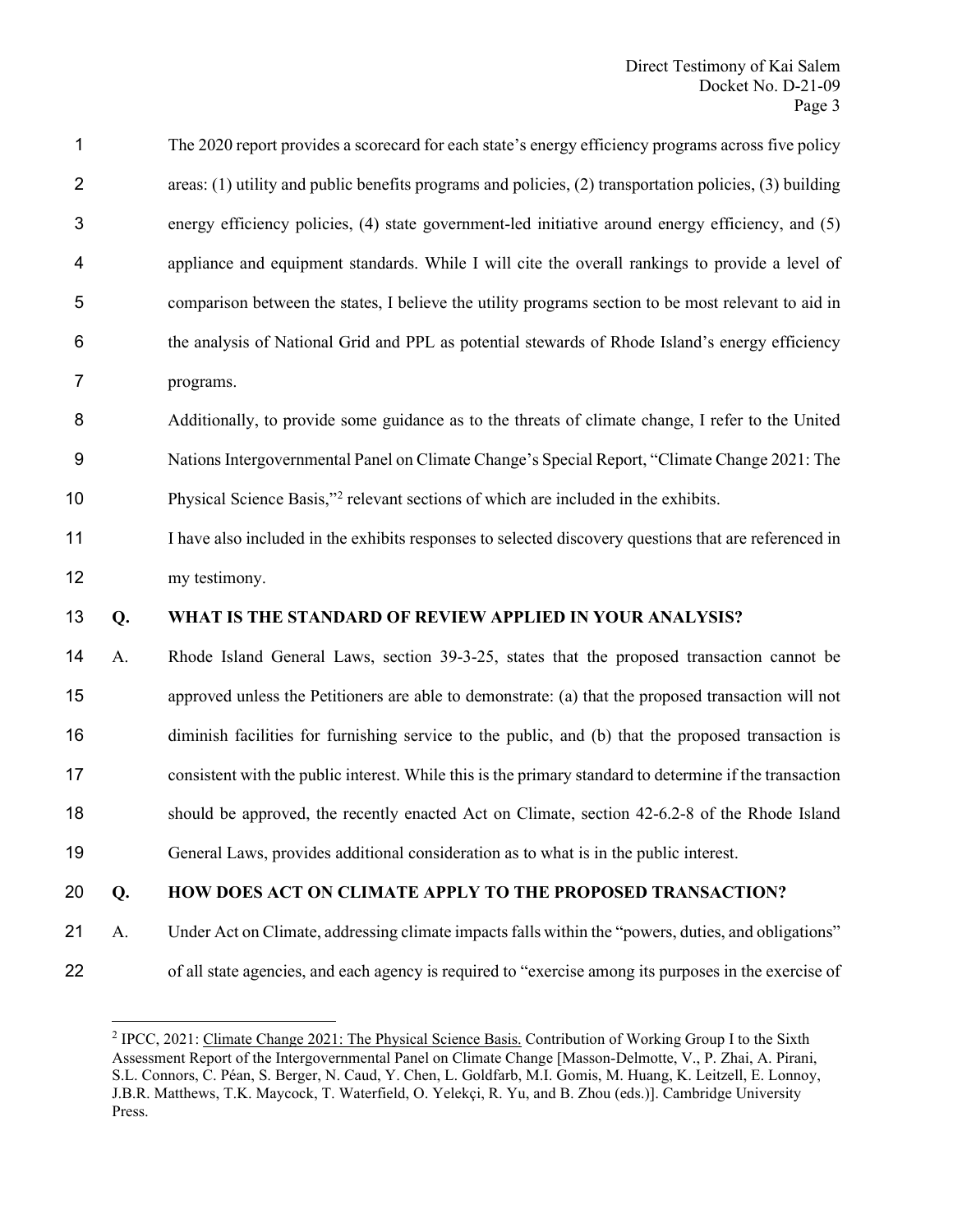its existing authority" the purposes of Act on Climate "pertaining to climate change mitigation, adaptation, and resilience in so far as climate change affects its mission, duties, responsibilities, projects, or programs." [3](#page-5-0) Accordingly, this provision requires the Division of Public Utilities and Carriers ("DPUC") to consider climate impacts and to further the purposes of the Act in the exercise of its authority.

 The DPUC has the power, the duty, and the obligation to address climate impacts, and the DPUC is required to exercise, among its purposes in the exercise of its existing authority, the purposes of Act on Climate in so far as climate change affects its mission, duties, responsibilities, projects, or programs.

 In this docket, PPL and National Grid are requesting the DPUC's approval of PPL's purchase of National Grid's Rhode Island utility business. Before granting that approval, the DPUC must find "that the facilities for furnishing service to the public will not thereby be diminished," and "that the 13 purchase, sale, or lease and the terms thereof are consistent with the public interest."<sup>[4](#page-5-1)</sup> Only if the DPUC finds that those showings have been made shall it approve the transaction and "make such order in the premises as it may deem proper and the circumstances may require."<sup>[5](#page-5-2)</sup>

 Climate impacts and the successful implementation of Act on Climate are of critical relevance to the required findings. Public utilities play an obvious and critical role in decarbonizing the electricity and heating sectors, as well as the transportation sector, the decarbonization of which will depend greatly upon electrification. If PPL fails to maintain, honor, and carry forward with no loss of momentum National Grid's existing program commitments related to decarbonization and clean energy; or if it simply fails to plan for its role in Rhode Island's decarbonization, this transaction could undermine the state's progress towards achieving the challenging mandates of 23 Act on Climate.

<span id="page-5-0"></span>R.I. Gen. Laws § 42-6.2-8

<span id="page-5-1"></span>R.I. Gen. Laws § 39-3-25.

<span id="page-5-2"></span> $<sup>5</sup>$  Id.</sup>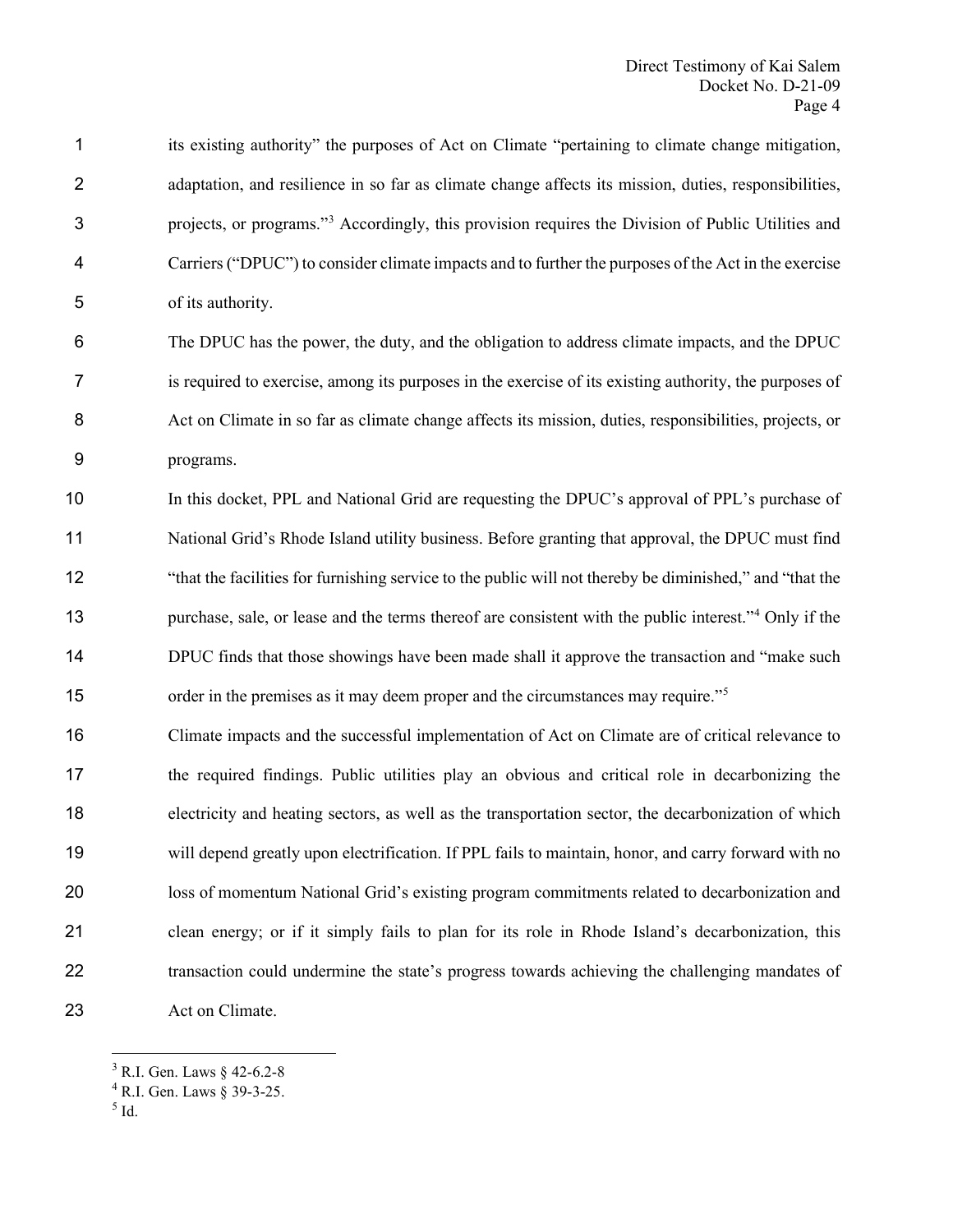### **Q. GIVEN THAT MULTI-FACETED STANDARD, WHAT IS THE FOCUS OF THIS TESTIMONY?**

 My testimony focuses on the question of whether the proposed transaction falls within the public interest as it relates to the State's climate and energy efficiency policies.

### **Q. WHAT IS YOUR ASSESSMENT OF THE PROPOSED TRANSACTION?**

- A. Based on the information that has thus far been provided, I am not confident that the proposed transaction will either maintain or improve Rhode Island's ability to meet its obligations under Act on Climate. For that reason, I believe that the transaction should not be approved unless PPL is able to better demonstrate that the acquisition will not impair progress towards meeting the Act on Climate goals.
- 

#### **III. DISCUSSION**

### **Q. CAN YOU DESCRIBE GREEN ENERGY CONSUMERS ALLIANCE'S INTEREST IN THE PROPOSED TRANSACTION?**

 A. Green Energy Consumers Alliance's ("GECA") mission is to promote clean energy and cost-[6](#page-6-0) effective greenhouse gas emissions reductions.<sup>6</sup> The operations of gas and electric utility companies play a significant role in the administration of programs to achieve these goals.

#### **Q. WHY SHOULD CLIMATE CHANGE BE A CONSIDERATION WHEN EVALUATING**

### **THE PROPOSED TRANSACTION?**

 A. The Rhode Island General Assembly in April 2021 passed and the Governor subsequently signed 21 an Act on Climate.<sup>[7](#page-6-1)</sup> As explained previously this law states that "[a]ddressing the impacts on climate change shall be deemed to be within the powers, and duties, and obligations of all state departments, agencies, commissions, councils, and instrumentalities, including quasi-public

<span id="page-6-0"></span>See Green Energy Consumers Alliance, About Us available at

[<sup>&</sup>lt;https://www.greenenergyconsumers.org/aboutgreenconsumers>](https://www.greenenergyconsumers.org/aboutgreenconsumers) Last accessed Nov. 8, 2021.

<span id="page-6-1"></span>R.I. Gen. Laws § 42-6.2-8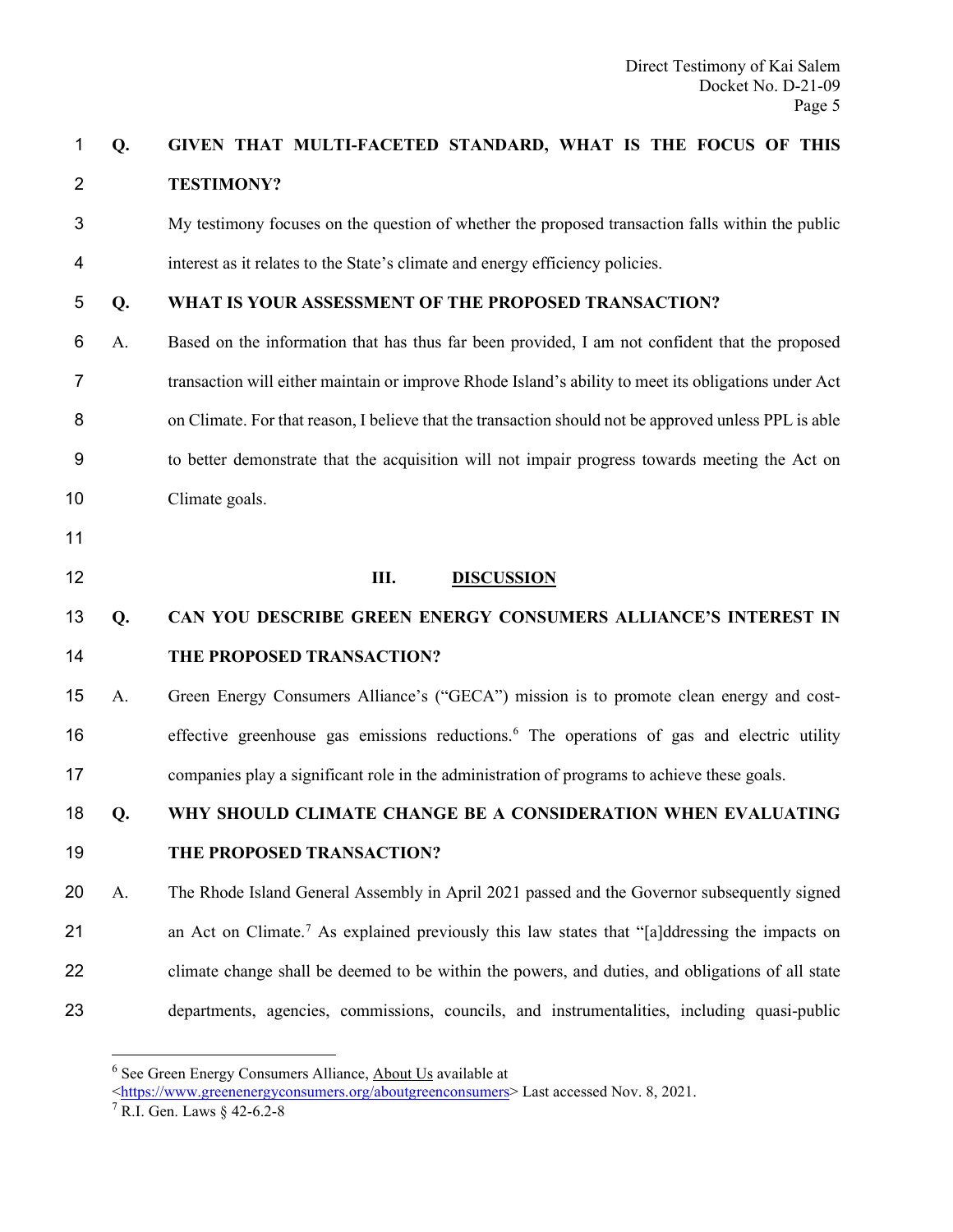- agencies, and each shall be deemed to have and to exercise among its purposes in the exercise of its existing authority, the purposes set forth in this chapter pertaining to climate change mitigation, adaption adaptation, and resilience in so far as climate change affects its mission, duties, responsibilities, projects, or programs."[8](#page-7-0)
- In order to meet its duties and obligations under Act on Climate, and to ensure that the terms of this transaction are consistent with the public interest, the DPUC must ensure that PPL maintains National Grid's existing programs and honors National Grid's existing commitments related to decarbonization and clean energy, and it must require PPL to develop plans for how it will contribute to achieving the reductions required by the statute.

### **Q. WHAT ARE THE REQUIREMENTS SET BY ACT ON CLIMATE?**

 A. Act on Climate has three critical components outlining the State's strategy for addressing the climate crisis: (1) establishment of enforceable emissions reductions targets by 2030, (2) creation of a plan to meet those targets , and (3) affirmative duty on all agencies to consider climate in their operations.

# **Q. ARE YOU FAMILIAR WITH THE EMISSIONS REDUCTIONS TARGETS THAT ARE**

- **SET IN LAW?**
- A. Yes. I was among the many Rhode Island individuals and organizations that directly engaged legislators on this topic over multiple sessions regarding the importance of setting enforceable, economy-wide standards to address the climate crisis.

### **Q. HOW WOULD YOU CHARACTERIZE THESE TARGETS?**

- A. The targets are aggressive. They have to be.
- The planet is already experiencing the impacts of climate change. We are experiencing increasing 23 and worse heatwaves, storms, droughts, and fires.<sup>[9](#page-7-1)</sup> And these impacts will get worse before they

<span id="page-7-0"></span>Id.

<span id="page-7-1"></span>IPCC 6 SPM at A.3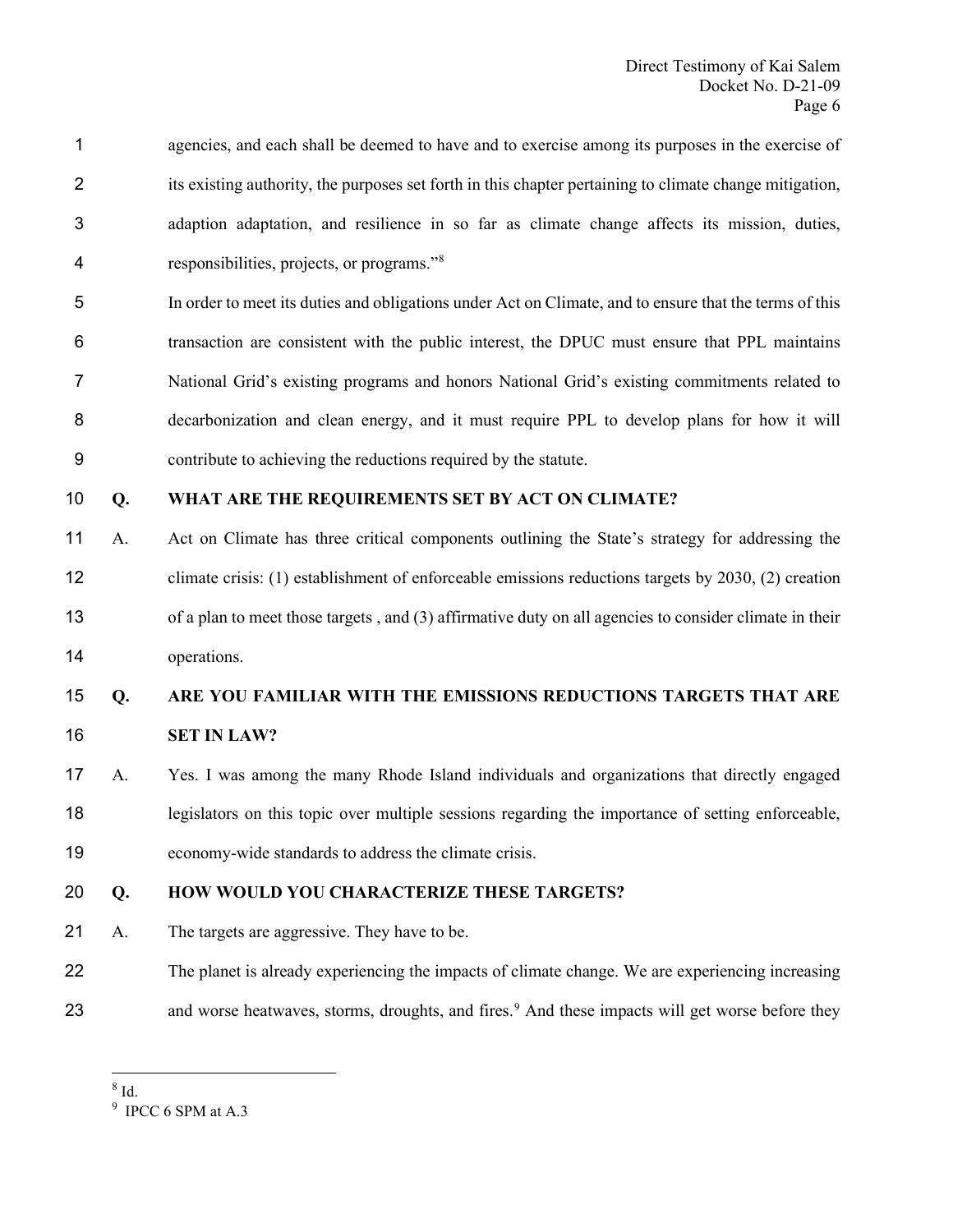get better. Modelling conducted for the IPCC AR6 Climate Change 2021 Report shows that global temperatures will continue to increase until at least the mid-century, even in the best-case (lowest 3 emission) scenarios.<sup>[10](#page-8-0)</sup> This demonstrates the imperative to act aggressively and urgently, because any impact on global temperatures will lag years or decades behind emissions reductions. The science is clear: Rhode Island has already experienced significant negative impacts caused by greenhouse gas emissions that have driven rapid temperature rises and other climate risks. To forestall the most calamitous outcomes, we must take drastic measures, and with haste. There is no time to delay.

### **Q. NOTING THE REQUIREMENT FOR THERE TO BE AN UPDATED PLAN PUBLISHED**

# **BY THE EXECUTIVE CLIMATE CHANGE COORDINATING COUNCIL, WHY SHOULD THE DIVISION TAKE THIS LAW INTO ACCOUNT PRIOR TO THE PLAN BEING COMPLETED?**

 A. National Grid has asserted that since the enforceable economy-wide targets described in Act on Climate have yet to be implemented there are no requirements for public utilities to comply with 15 any specific rules or regulations.<sup>[11](#page-8-1)</sup> This procedural fact cannot be disputed. However, in the absence of a published plan, the Division has been granted authority and been given the affirmative duty to take the considerations of the law into account in its operations, such as this proceeding. Thus, though court-ordered enforcement of the goals may currently be premature, the purpose of the statute itself must be considered.

# The public interest in addressing climate change cannot be ignored. Rhode Island has experienced 21 more warming than any other of the lower forty-eight states, bringing us sea level rise, extreme

<span id="page-8-0"></span>Id at B.1

<sup>&</sup>lt;sup>11</sup> National Grid Response to GECA First Data Request, at 1-1.

<span id="page-8-2"></span><span id="page-8-1"></span> See Steven Mufson, et. al, 2℃: Beyond the Limit. Extreme climate change has arrived in America, Washington Post, Aug. 13, 2019. Available at [<https://www.washingtonpost.com/graphics/2019/national/climate](https://www.washingtonpost.com/graphics/2019/national/climate-environment/climate-change-america/)[environment/climate-change-america/>](https://www.washingtonpost.com/graphics/2019/national/climate-environment/climate-change-america/). Cites to data provided by the National Oceanic and Atmospheric Association showing warming rates in each of the continental States.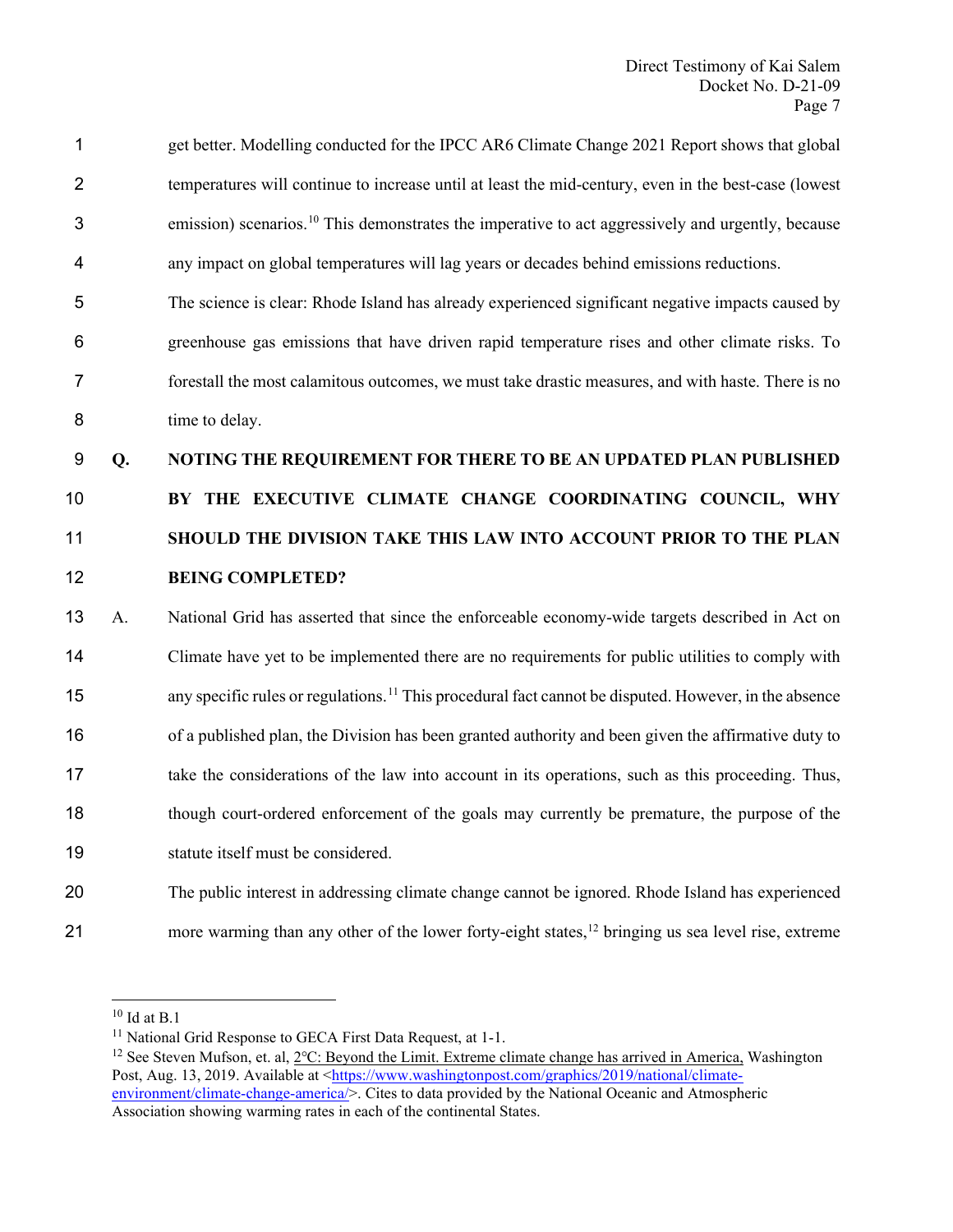weather events, and ocean acidification, all of which impact Rhode Island's coast and marine economies, along with the health and well-being of the entire state's population. Allowing a once in a generation utility transaction to be reviewed without considering this recently enacted legislation would be not only a disservice to the people of Rhode Island but would also be undermining the intent and will of our General Assembly.

 In the absence of the referenced report, the Division still must consider whether the proposed transaction will, at worst, not harm the public's interest in achieving these agreed-upon goals. My testimony from here will seek to tackle the ways in which several existing programs should be evaluated to better understand if the proposed transaction poses a risk to meeting the intent of Act on Climate.

### **Q. WHAT EXISTING CLIMATE OR ENERGY RELATED POLICIES OR PROGRAMS ARE LIKELY TO BE AFFECTED BY THE TRANSACTION?**

 A. Based upon my experience, under current management National Grid plays a critical role in Least 14 Cost Procurement,<sup>[13](#page-9-0)</sup> the Renewable Energy Standard,<sup>[14](#page-9-1)</sup> renewable energy long-term contracting,<sup>[15](#page-9-2)</sup> 15 municipal aggregation,<sup>[16](#page-9-3)</sup> interconnections for net metering,<sup>[17](#page-9-4)</sup> and the Renewable Energy Growth program.[18](#page-9-5) In addition to these legislative mandates, National Grid is also a critical stakeholder in Power Sector Transformation as encapsulated in the Public Utilities Commission dockets 4770 and 4780.

## While Rhode Island, through these and other non-utility efforts, is attempting to address its contribution to the climate crisis, for this sale to be in the public interest, the incoming company

- <span id="page-9-1"></span><sup>14</sup> R.I. Gen. Laws § 39-26-4
- <span id="page-9-2"></span>R.I. Gen. Laws §§ 39-26.1-1 to -9.
- <span id="page-9-3"></span>R.I. Gen. Laws § 39-3-1.2
- <span id="page-9-4"></span><sup>17</sup> R.I. Gen. Laws § 39-26.3-1 to -6.

<span id="page-9-0"></span>R.I. Gen. Laws § 39-1-27.7

<span id="page-9-5"></span><sup>&</sup>lt;sup>18</sup> R.I. Gen. Laws § 39-26.2-1 to -14.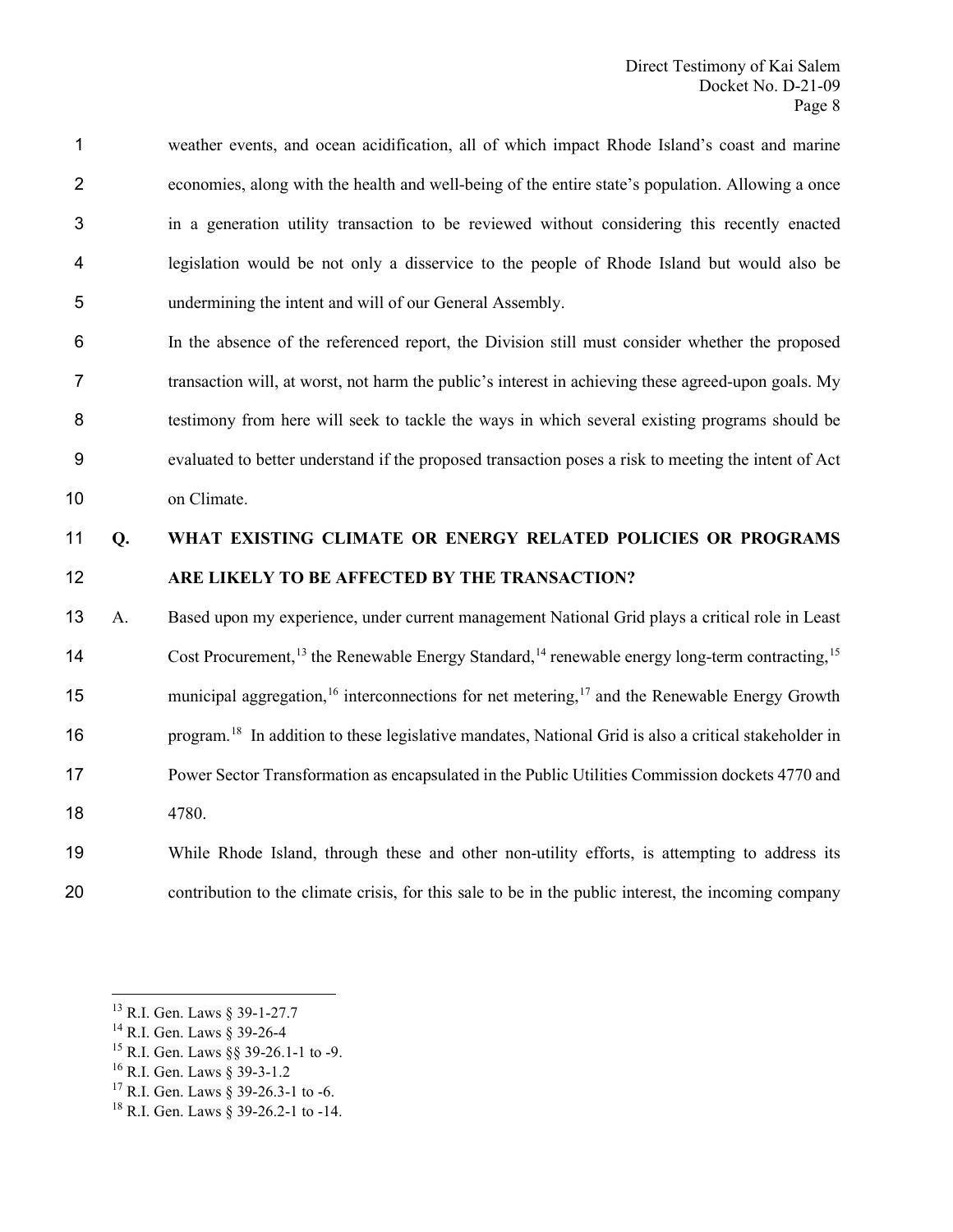must be found to be able to administer these programs as well or better than National Grid currently does.

### **Q. IS THERE ANY REASON TO BELIEVE THAT PPL IS OPPOSED TO ANY CLIMATE OR ENERGY RELATED POLICIES THAT ARE CURRENTLY IN PLACE?**

 A. PPL indicated that their subsidiaries in Kentucky opposed the final version of the Obama administration's Clean Power Plan ("CPP") on the grounds that it was inconsistent with their position that carbon reduction mandates should be "economy-wide, market-based and provide for [19](#page-10-0) 19 19 19 Tegional flexibility."<sup>19</sup> While I do not seek to establish whether the CPP is or is not an effective climate policy, the advocacy against it is a concerning practice.

# **Q. DO YOU BELIEVE THAT PPL HAS THE REQUISITE EXPERIENCE AND RECORD OF SUCCESS TO ADMINISTER THE LEAST-COST PROCUREMENT PROGRAM AS WELL OR BETTER THAN NATIONAL GRID?**

- A. Currently, National Grid has significant experience working with Rhode Island's Least Cost Procurement statute, which has been considered one of the most effective programs in the [20](#page-10-1) country.<sup>20</sup> National Grid's success has been reproduced in Massachusetts and New York. Thus, even though there are different regulatory schemes in place, National Grid has consistently delivered cost-effective and successful energy efficiency programs.
- PPL has asserted that their approach to managing energy efficiency programs is to continue existing programs for an indeterminate period of time and then decide if changes or enhancements are 20 appropriate.<sup>[21](#page-10-2)</sup> In order to determine if changes are necessary, their intention is to rely on their

PPL Response to GECA First Set of Data Requests, at 1-13

<span id="page-10-2"></span><span id="page-10-1"></span><span id="page-10-0"></span> *See generally* Berg, *supra* note 1. Rankings demonstrating Rhode Island's success are found throughout the report. Specific rankings for utility programs, including energy efficiency programs, can be found on page 22. <sup>21</sup> PPL Response to Office of Energy Resources First Set of Data Requests, at 1-3.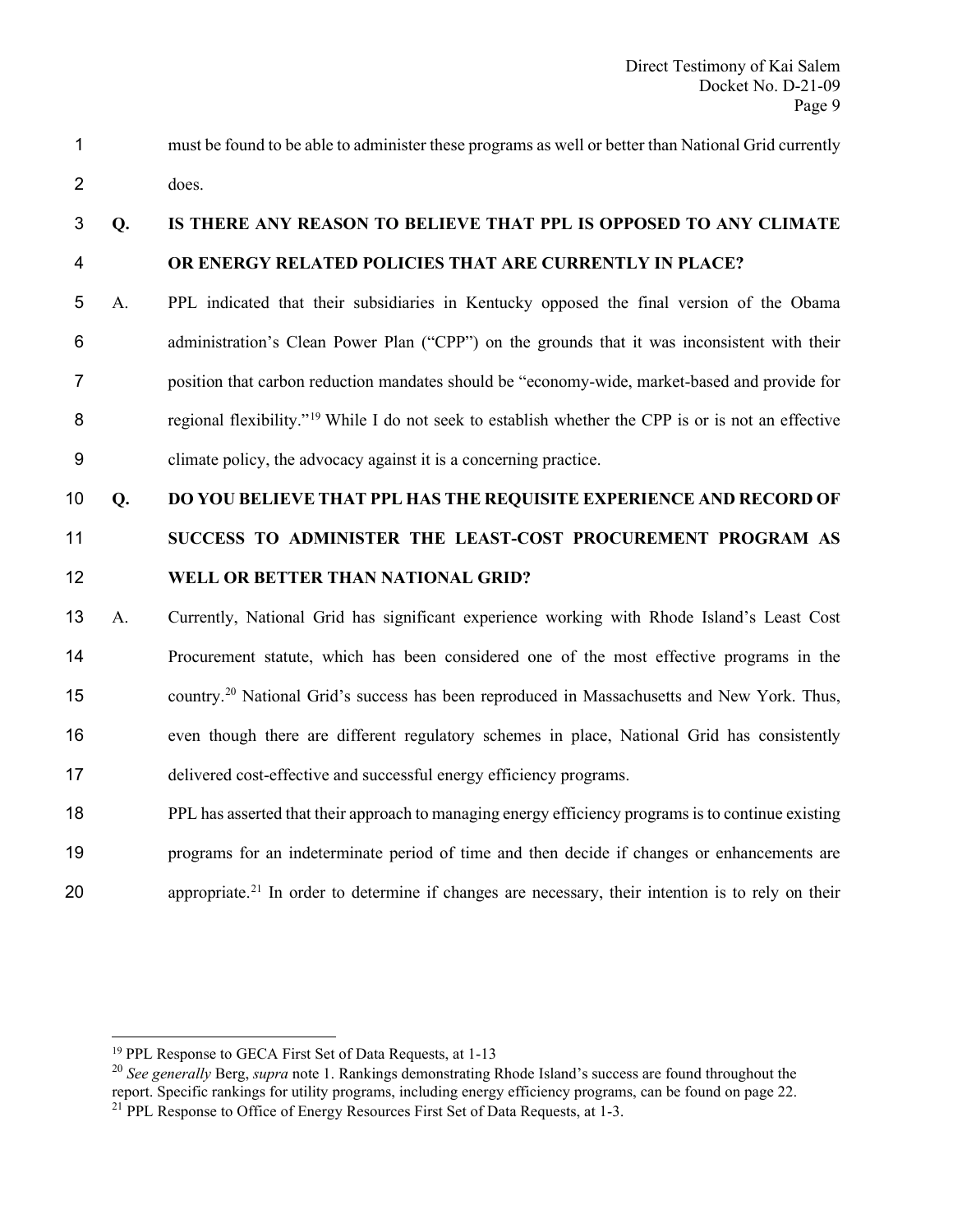| 1              | experience in Pennsylvania and Kentucky. <sup>22</sup> Additionally, their intent is to transfer employees from   |
|----------------|-------------------------------------------------------------------------------------------------------------------|
| $\overline{2}$ | National Grid to PPL in an attempt to retain knowledge and, presumably, experience. <sup>23</sup>                 |
| 3              | The ACEEE report provides annual ranks for energy efficiency programs across the country. <sup>24</sup>           |
| 4              | Rhode Island is currently ranked fourth with other National Grid jurisdictions, Massachusetts (rank               |
| 5              | 2) and New York (rank 5) were also ranked in the top five. Pennsylvania was at nineteen (19) and                  |
| 6              | Kentucky at thirty-three $(33)$ . <sup>25</sup> These broad rankings do not provide a complete picture of the     |
| $\overline{7}$ | evaluation metrics. Focusing specifically on the category of Utility Programs, Rhode Island, under                |
| 8              | National Grid's expertise, earned 19.5 out of 20 points, tied with Massachusetts for top ranking in               |
| 9              | that category. Pennsylvania earned only 4 points and Kentucky just 1.5 out of a possible 20 points. <sup>26</sup> |
| 10             | PPL's reliance on its existing experience appears to be a recipe for a less effective program, based              |
| 11             | on these objective, performance based rankings. Additionally, it is difficult to believe that retaining           |
| 12             | some National Grid staff can make up the performance deficit, especially since at this point there                |
| 13             | is no clear indication what staff will be retained, along with their experience and qualifications at             |
| 14             | achieving such a drastic increase in performance.                                                                 |
| 15             | For that reason, I believe that approval of the proposed transaction without additional assurances,               |

 commitments, and specific planning is more likely than not to lead to less effective energy efficiency programs, meaning that Rhode Island is less likely to meet its enforceable greenhouse gas emissions reduction targets.

# **Q. DO YOU BELIEVE THAT PPL HAS THE REQUISITE EXPERIENCE AND RECORD OF SUCCESS TO COMPLY WITH THE RENEWABLE ENERGY STANDARD AS WELL OR BETTER THAN NATIONAL GRID?**

<span id="page-11-1"></span><span id="page-11-0"></span>

Id.

Id.

<span id="page-11-2"></span> *See* Berg, *supra* note 1, pages 19-59. The full methodology and ranking for energy efficiency programs is found in Chapter 2. The report is not included in exhibits due to author's copyright protections, though the entire report is available online.

<span id="page-11-4"></span><span id="page-11-3"></span>Id. at xi.

Id.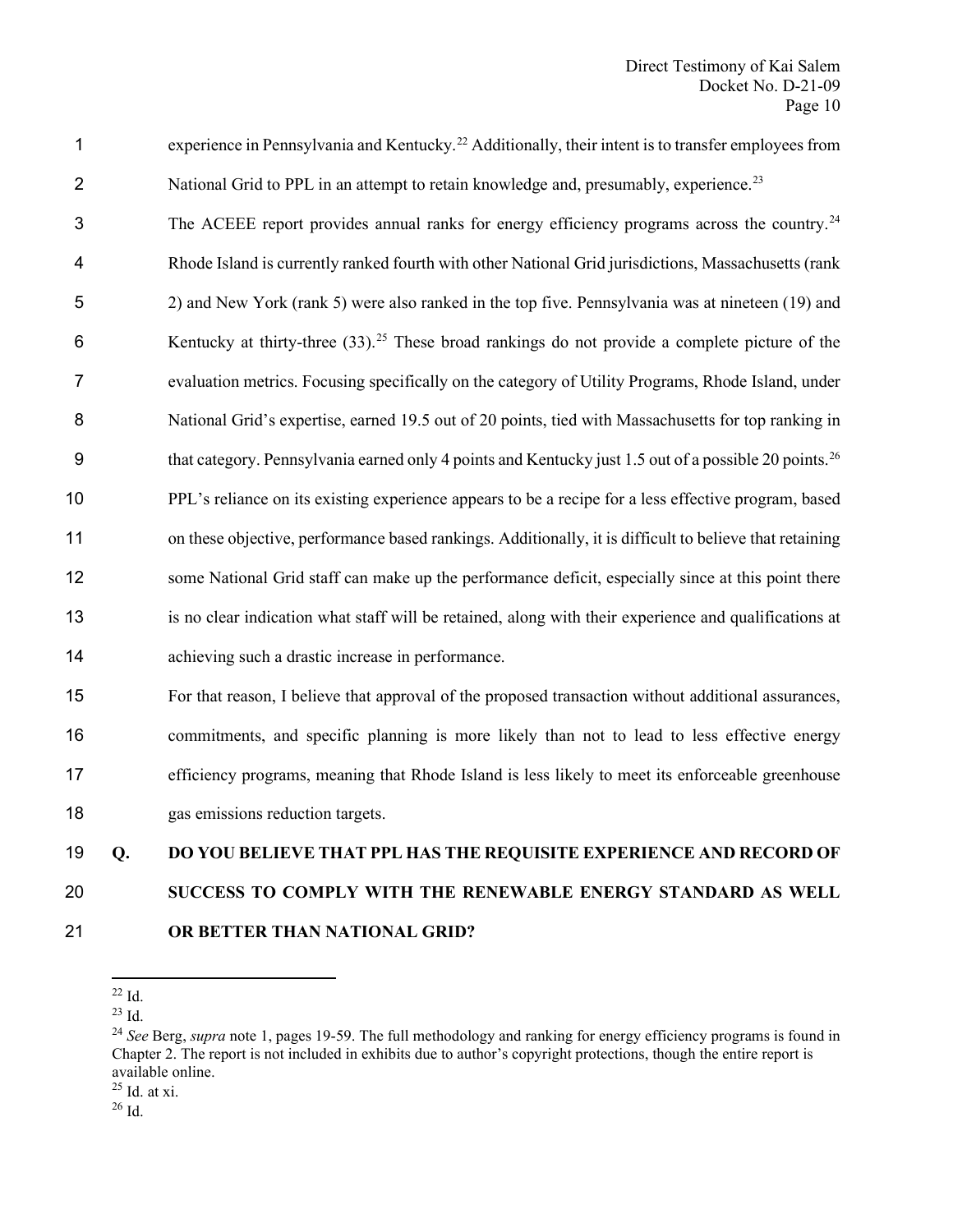A. Rhode Island currently has a Renewable Energy Standard that requires that 18.5% of the electricity used come from renewable sources as defined by regulation. This amount is set to grow 1.5% per 3 3 3 [27](#page-12-0) 27 with even more aggressive targets having been proposed in the most recent legislative session. National Grid still serves as the electricity supplier for a significant portion of Rhode Island's population, making them an obligated entity for the purposes of meeting this requirement.

 While PPL was not able to provide fuel mix data for the supply that is currently provided to utility supply, a review of the system mix for the PJM ISO in which they operate demonstrates minimal experience with renewable energy procurements, with wind providing for 3.3% of the supply and solar  $0.5\%$ <sup>[28](#page-12-1)</sup> I do note that PPL claims to have met its obligations for alternative energy sources in Pennsylvania.

 To recommend that this transaction be approved, it is important to have a more detailed answer from PPL as to how they plan to meet the Renewable Energy Standard to ensure that the transition to PPL does not jeopardize compliance with the RES and subsequently the goals of Act on Climate.

# **Q. DO YOU BELIEVE THAT PPL HAS THE REQUISITE EXPERIENCE AND RECORD OF SUCCESS TO ADMINISTER RENEWABLE ENERGY LONG-TERM CONTRACTING, ESPECIALLY WITH REGARD TO OFF-SHORE WIND, AS WELL OR BETTER THAN**

### **NATIONAL GRID?**

 A. Off-shore wind is a growing component of our regional renewable energy portfolio. National Grid has developed expertise and experience with negotiating and reaching acceptable terms for the procurement of electricity from these utility scale renewable sources. With the continued progress on leasing offshore development rights off the coast of Rhode Island, it is to be expected that in order to deliver the benefits of those project to Rhode Island, the utility needs to be able to negotiate

<span id="page-12-0"></span>R.I. Gen. Laws § 39-26-4.

<span id="page-12-1"></span>PPL Response to GECA First Set of Data Requests, at 1-11.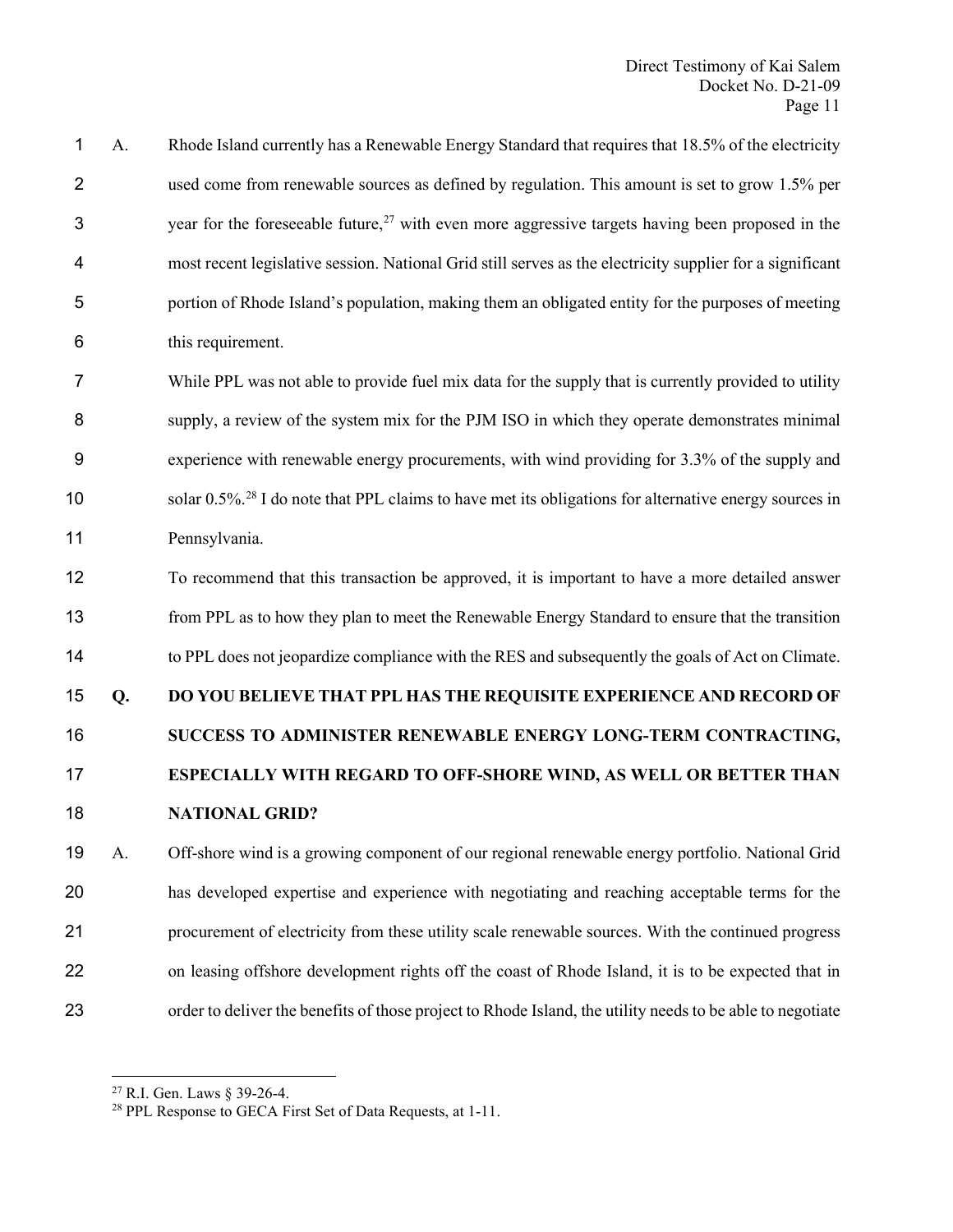- and execute the long-term contracts necessary for project developers and the utility to successfully 2 integrate those new loads into the existing transmission and distribution system.<sup>[29](#page-13-0)</sup>
- PPL states that it does not presently have experience in conducting or engaging with offshore wind RFPs in either their Pennsylvania or Kentucky subsidiaries. Their intention is to work with National Grid during the transition period and then hire the personnel with experience necessary to meet the  $6 \text{ goals}$ <sup>[30](#page-13-1)</sup> At this time it is unclear whether PPL will attempt to recover the associated costs for cultivating this expertise from ratepayers.
- At this time, I cannot recommend this transaction be approved without further assurances that PPL is appropriately prepared to conduct these procurements and provide for the interconnection of these resources without shifting new costs onto ratepayers or jeopardizing the state meeting its 11 obligations under Act on Climate.
- **Q. DO YOU BELIEVE THAT PPL HAS THE REQUISITE EXPERIENCE AND RECORD OF SUCCESS TO ADMINISTER MUNICIPAL AGGREGATIONS AS WELL OR BETTER THAN NATIONAL GRID?**

15 A. The Public Utilities Commission has recently approved five municipal aggregation plans.<sup>[31](#page-13-2)</sup> Each of these plans included provisions to increase the amount of renewable energy in the default electricity supply in each of those communities. While National Grid currently plays no role in the procurement of that electricity, their facilitation of the programs through the tariff for municipal aggregators and Purchase of Receivables are critical for the successful implementation of the program.

- National Grid has developed extensive experience as a utility that serves accounts participating in
- <span id="page-13-0"></span>municipal aggregation programs in Massachusetts, New York, and now Rhode Island. This

<sup>&</sup>lt;sup>29</sup> The Brattle Group and Office of Energy Resources, The Road to 100% Renewable Energy, 18 (2020).

<span id="page-13-1"></span>PPL Response to GECA First Set of Data Requests, at 1-9.

<span id="page-13-2"></span>See RIPUC Dockets Nos. 5042, 5047, 5061, 5062, and 5169.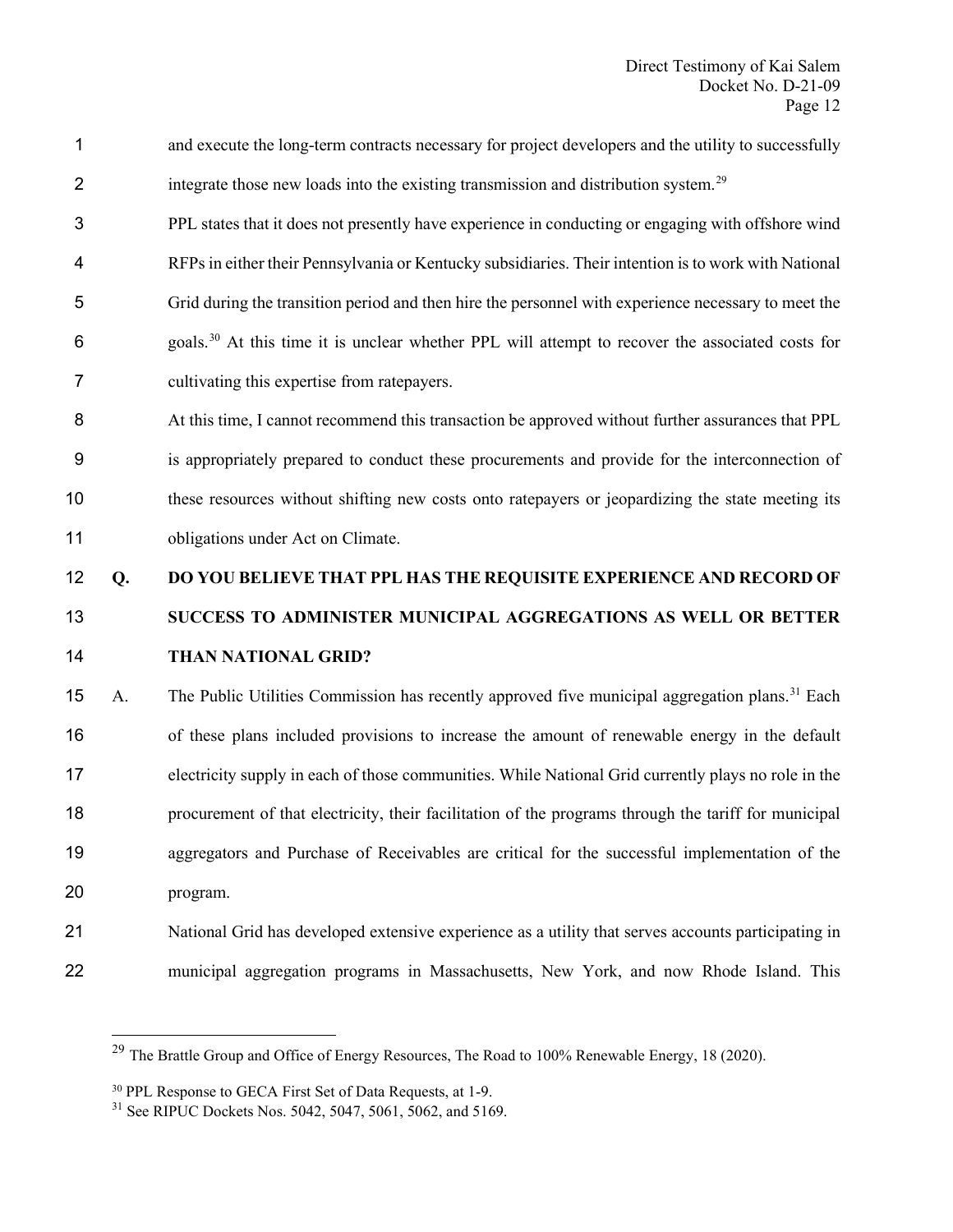experience extends beyond Rhode Island to include their staff that works in departments that provide direct services to municipal aggregators.

 PPL currently has no experience as a utility that serves accounts participating in municipal aggregation programs. The proposed transaction would have them assume this role from National Grid, requiring them, following the transition period, to devote new human resources to manage the data, billing, and electricity supply enrollment demands of these programs. At this time, it is unclear whether they would seek to recover these or other related capital costs from ratepayers.

### **Q. DO YOU BELIEVE THAT PPL HAS THE REQUISITE EXPERIENCE AND RECORD OF**

### **SUCCESS TO FULFILL THE REQUIREMENTS OF POWER SECTOR TRANSFORMATION AS WELL OR BETTER THAN NATIONAL GRID?**

 A. In PUC Docket 4780, one item particularly stands out, that is National Grid's intention to achieve economies of scale through running a multi-jurisdictional RFP for the procurement of smart meters 13 to fulfill the need for these upgrades.<sup>[32](#page-14-0)</sup> According to PPL, they have already begun rolling out smart

neters in their Kentucky subsidiaries and have completed much of the rollout in Pennsylvania.<sup>[33](#page-14-1)</sup>

 The concern with the differing pace of rollout of this critical component of our Power Sector Transformation, is that shifting this responsibility to PPL could result in a higher cost to ratepayers due to the loss of bulk purchasing power. It is expected that these increased costs will be passed onto ratepayers in subsequent rate filings.

 Beyond that increased cost, even more concerning would be an effort by PPL to delay or otherwise stop seeking the implementation of Power Sector Transformation, including the rollout of smart meters. Already, this proposed transaction has delayed progress on advanced metering functionality ("AMF") including the ability for National Grid to make the business case for AMF, which is 23 considered integral to any grid modernization plan.<sup>[34](#page-14-2)</sup> Cited in that decision is testimony from one

<span id="page-14-0"></span><sup>&</sup>lt;sup>32</sup> National Grid response to GECA First Set of Data Requests, at 1-4.

<span id="page-14-1"></span>PPL response to Division Seventh Set of Data Requests, at, 7-49.

<span id="page-14-2"></span>RIPUC order No. 24089, Docket Nos. 5113-5114, issued July 14, 2021.